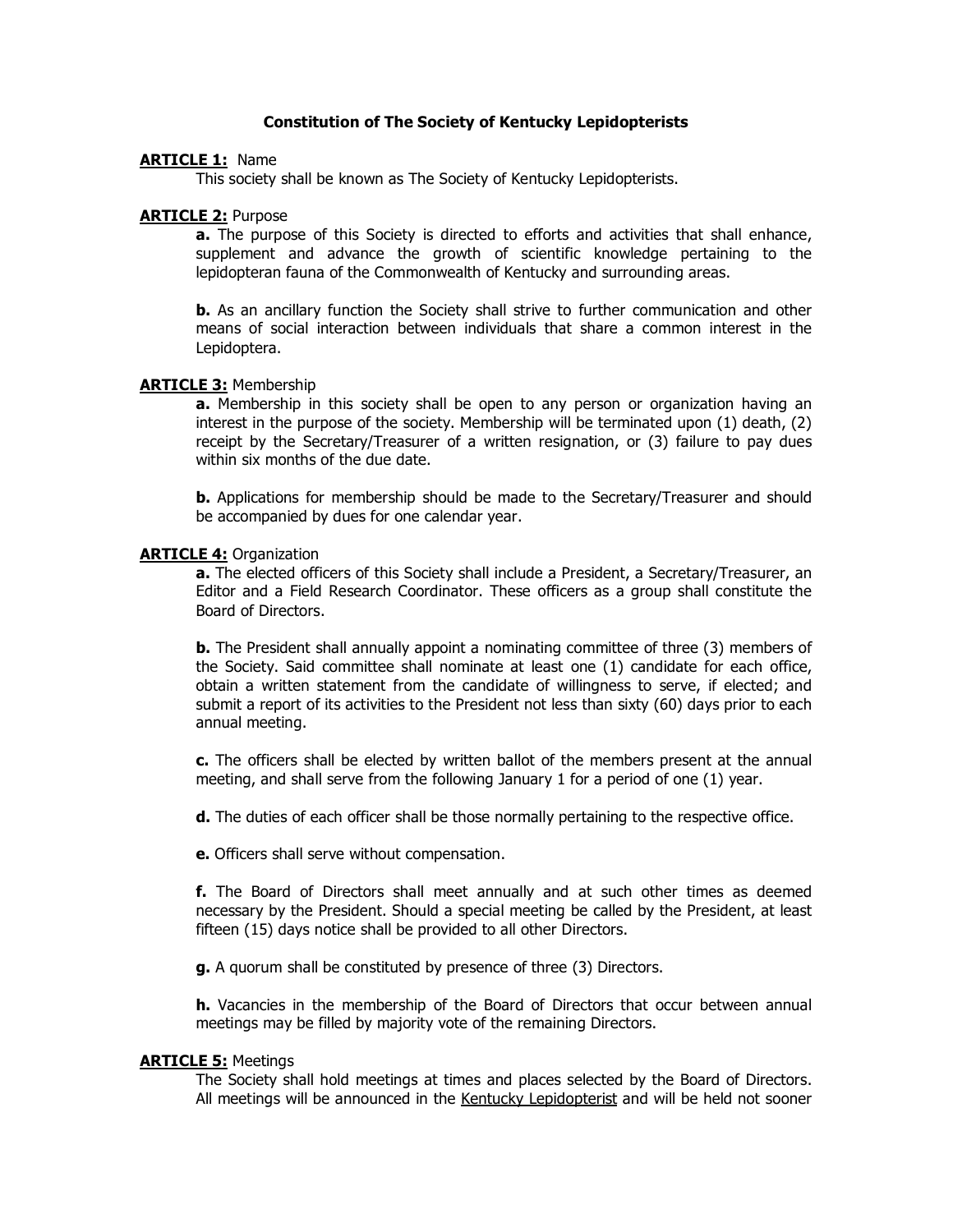than 30 days after the notice is mailed. There shall be an annual meeting at which officers are elected. The Society's fiscal year will coincide with the calendar year.

## **ARTICLE 6:** Awards

**a.** Awards including grants of Society funds may be awarded to members for outstanding accomplishment as it related to the Society's purpose.

**b.** Awards shall be issued pursuant to recommendation by the Board of Directors and majority vote of the entire membership.

#### **ARTICLE 7:** Publications

The Society shall publish and distribute a newsletter, the Kentucky Lepidopterist, to the members four (4) times annually.

#### **ARTICLE 8:** Dues

**a.** The dues for each year will be set by the Board for each class of membership.

**b.** Dues notices will be distributed with the last issue of each volume of the Kentucky Lepidopterist for each calendar year.

## **ARTICLE 9:** Policies

The Society and its members, in carrying out activities in the support of its purpose, shall be guided by these policies:

**(1)** The Society will cooperate with the Lepidopterists' Society.

**(2)** The Society will encourage scientific publication by its members.

**(3)** The Society will function as a non-profit, non-political, educational organization.

**(4)** The Society will encourage activity by members who are not professional entomologists.

**(5)** Members of the Society are expected to follow ethical guidelines relative to collection as developed by the Lepidopterists' Society.

**(6)** Members are encouraged to develop information on Lepidoptera and forward this to the zone coordinator for compilation and publication.

**(7)** Members are encouraged to establish affiliations with museums and educational institutions for the deposit and preservation of specimens.

## **ARTICLE 10:** Amendments

This constitution may be amended by motion made, seconded, and passed by a majority vote of the members present at an annual meeting, and concurred in by a ¾ affirmative vote of the Board of Directors.

## **ARTICLE 11: Dissolution**

In the event that this Society should cease exist, all of it assets shall be liquidated as follows:

**(1)** All outstanding debts shall be paid promptly.

**(2)** All remaining assets shall be given to the Lepidopterists' Society.

(Adopted unanimously at the  $12<sup>th</sup>$  Annual Meeting, November 16, 1985)

#### **AMENDMENT 1:**

The President of the Society of Kentucky Lepidopterists is empowered to nominate "board members ex officio" or board members who serve entirely in an advisory capacity without voting rights and who are not counted towards a quorum in board meetings. Nominees to the position of board member ex officio will take office upon majority vote